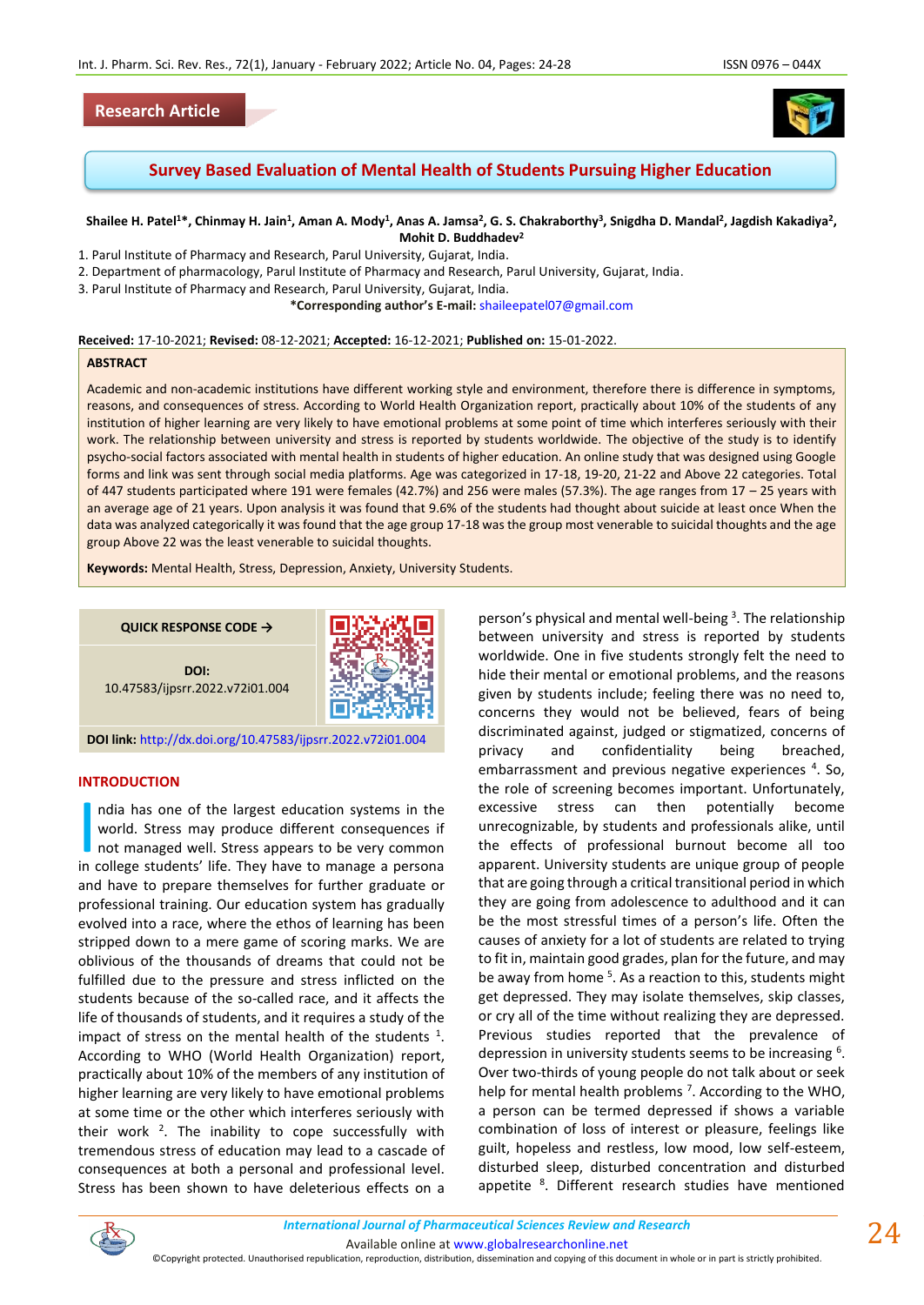different reasons behind student's stress and depression. Low financial support and the level of academic year were significantly associated with stress among nursing students 9 . Stigmatizing attitudes about depression and mental health services may become a barrier to seeking help and support. The most frequent barriers to using these services in a qualitative study were lack of time and confidentiality, the stigma associated with mental health services utilization, cost of treatment, fear of documentation on academic record, and fear of unwanted intervention <sup>10</sup>.

**AIM:** The aim of this study is to assess mental health of students pursuing higher education.

### **MATERIALS AND METHODS**

### **Study Preparation**

An Observational study was designed to determine the mental health of students perusing higher education.

## **Data Collection**

The data was collected from the students from different universities of India through the online platform of Google forms; the link of the questionnaire was distributed through social media platforms such as WhatsApp, Facebook & Instagram.

## **Sample Selection Criteria**

The survey was constructed for students who were pursuing higher education, therefore only the students who were pursuing higher education and were willing to participate were included. The data was collected from 21th Aug 2020 to 9th Feb 2021. The data collected was calculated using Microsoft Excel Software and Statistical Package for the Social Sciences (SPSS) Software.

## **Data Analysis and Statistical Application**

The data collected were comprised of questions pertaining to the student's mood, their interest, their relationships and their physical wellbeing.

### **RESULTS AND DISCUSSION**

Impairment in mental health appears to be a common issue in academic institutions. The Indian education system has evolved into a mere game of scoring marks  $^1$ . Different research studies have mentioned the reasons behind students' depression and stress. One interesting institution based cross-sectional study was conducted by Manjot Singh and colleagues using the DASS-21 method with a sample size of 400 students. The overall prevalence of depression, anxiety and stress were found to be 59.2%, 86.5% and 52.7% respectively. It was also found that the prevalence of the DAS decreased with age and all the morbidity were more among females than males  $2$ .

Inability to cope with the stress of education may lead to several consequences at both personal and professional level<sup>3</sup>. Total of 447 students participated where 191 were females (42.7%) and 256 were males (57.3%). The age ranges from 17 – 25 years with an average age of 21 years. According to the age criteria, they were divided into four categories those are 17-18, 19-20, 21-22 and Above 22.

|               |              | <b>Frequency</b> | <b>Percent</b> | <b>Cumulative Percent</b> |
|---------------|--------------|------------------|----------------|---------------------------|
| Gender        | Female       | 191              | 42.7           | 42.7                      |
|               | Male         | 256              | 57.3           | 100                       |
| Age           | $17 - 18$    | 78               | 17.5           | 17.5                      |
|               | 19-20        | 179              | 40.1           | 57.6                      |
|               | $21 - 22$    | 136              | 30.4           | 88                        |
|               | Above 22     | 54               | 12             | 100                       |
| Academic Year | 1st Year     | 89               | 19.9           | 19.9                      |
|               | 2nd Year     | 154              | 34.5           | 54.4                      |
|               | 3rd Year     | 83               | 18.6           | 72.9                      |
|               | 4th Year     | 84               | 18.8           | 91.7                      |
|               | 5th Year     | 34               | 7.6            | 99.3                      |
|               | 6th Year     | 3                | 0.7            | 100                       |
|               | <b>Total</b> | 447              | 100            |                           |

## **Table 1:** Demographic Details of respondents

University students in their transition to adulthood particularly suffer from challenges such as exploring or developing their identity, making career choices, creating social relationships in a different environment etc  $11$ . Not everyone who is depressed or manic may experience every symptom. The severity of symptoms may vary with the individual<sup>12</sup>. Statistical evaluation of the data obtained from the students who had the problem of concentrating after



Available online a[t www.globalresearchonline.net](http://www.globalresearchonline.net/)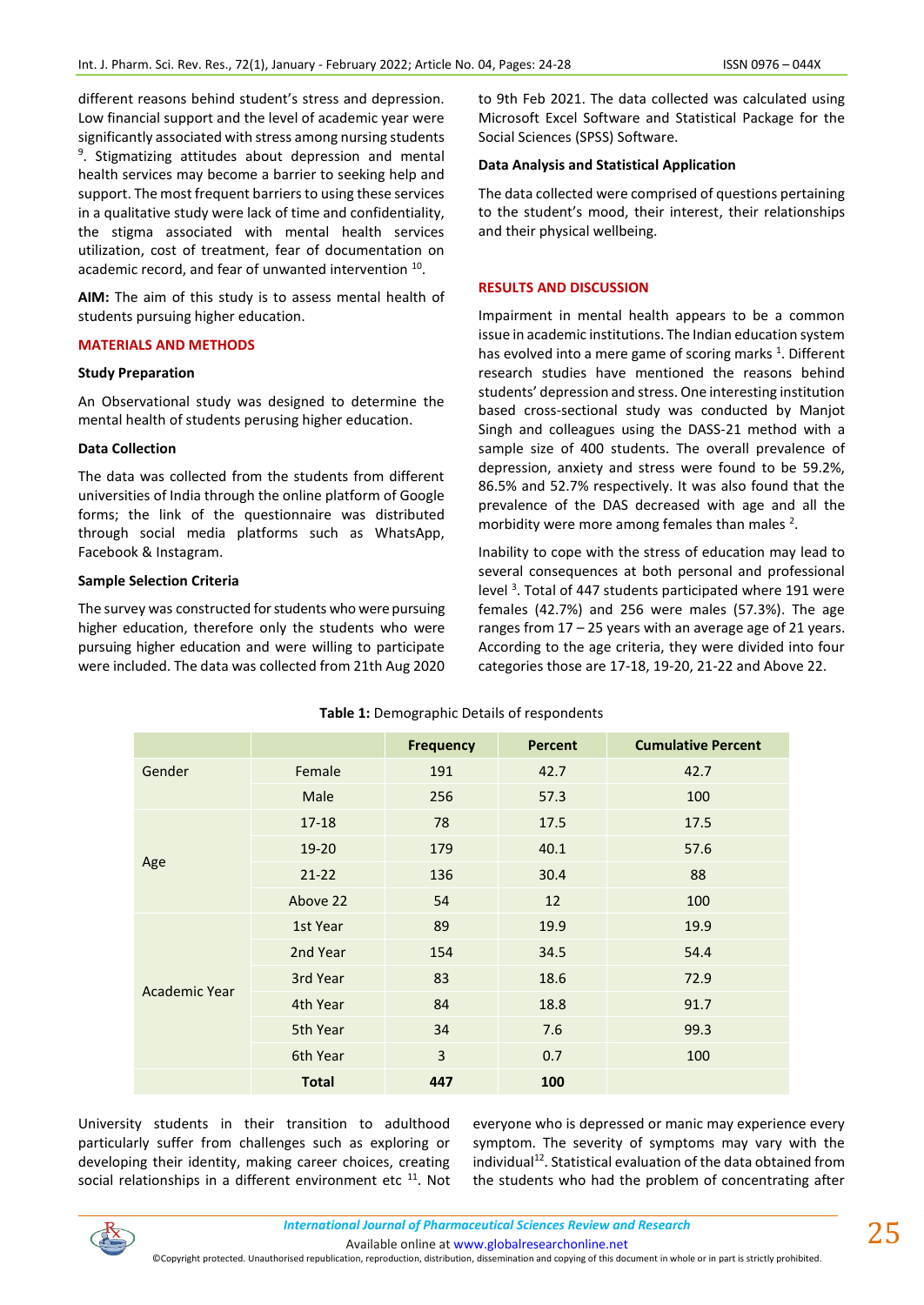starting the university stated that 4.25% of students always had the problem, 11.19% often had the problem, 56.15% students sometimes had the problem and 28.41% of students never had problem concentrating, Whereas Students who had problem memorizing things after starting the university education was found that 5.37% always had an issue, 13.87% often had an issue, 50.34% sometimes had an issue and 30.43% never had an issue.

Statistical evaluation of data obtained from the students who felt that they were less productive was found that 5.15% always had an issue, 14.77% often had an issue, 39.82% sometimes had an issue and 40.27% never had an issue. When the data was analysed categorically it was found that the age group 21-22 (5.1%) had a maximum number of students with concentration issue and the age group Above 22 (37%) was the group where the maximum number of students had no problem in concentrating, while the most responses where students thought that they were becoming less productive belonged to the age group 21-22 (5.9%), Whereas the maximum number of students who did not believe in the above-mentioned premise were from the age group of Above 22 (42.6%).

Feeling tired and uninterested in activities are some consequences of depression, Statistical evaluation of the data obtained from the students who felt more tired after starting the university education stated that 8.05% always had an issue, 15.44% often had an issue, 48.10% sometimes had an issue and 28.41% never had an issue and students who were less interested in socializing after starting the university education stated that 8.72% always had an issue, 15.66% often had an issue, 37.36% sometimes had an issue and 38.26% never had an issue. However, when students were asked about their interest in group activities 8.72% of students said that they were always less interested in group activities after starting the university education whereas 12.08% often had an issue, 35.57% sometimes had an issue and 43.62% never had an issue. Whereas statistical evaluation of data obtained from the students who were having difficulties in their relationships after starting the university education stated that 6.26% had a problem at both home or University/college, 4.47% had a problem only at home while 5.37% had a problem only at University/college. When the data was analysed categorically it was found that the age group 17-18 (11.5%) had a maximum number of students who were less interested in group activities. While the most responses where students who had problems in their relationships belonged to the age group 19-20 (8.4%) whereas the maximum number of students who did not have any relationship issue belonged to the age group of Above 22 (83.3%).

As a reaction to stress, students get depressed. They may cry all the time or isolate themselves without realizing they are depressed <sup>6</sup>. When participants were asked questions about their emotional wellbeing it was found that 61.74 % of students had changes in their emotional wellbeing (6.71% always had an issue, 17.45% often had an issue and

37.58% sometimes had an issue) and 38.26% participants said that they had no changes in their emotional wellbeing. However, when the statistical evaluation of data obtained from the students who have been crying more than usual was done, it was found that 18.57% of the students had said yes, 75.84% students had said no and 5.59% students had said maybe.

Studies reported that stress affects the psychological health of students  $13$ . When students were asked about having mood swings after starting university education, 39.37% said that they were experiencing mood swings, 43.85% said that they were not experiencing mood swings and 16.78% said that they were not sure about experiencing mood swings. However, Statistical evaluation of data obtained from the students who were sadder after starting the university education stated that 6.26% always had an issue, 14.54% often had an issue, 40.04% sometimes had an issue and 39.15% never had an issue. Whereas when the evaluation of data obtained from the students who experienced mood changes when the weather changed was done and it was found that 34.90% had mood changes, 51.45% did not have mood changes and 13.65% were not sure about their mood changes. Statistical evaluation of data obtained from the students who felt that there was no joy in their life anymore stated that 17.45% of students felt that there was no joy in their life, 74.50% of students did not feel the same and 8.05% were not sure about their mood changes maybe. When the data was analysed categorically it was found that the age group 17-18 (50%) had maximum number of students who experienced mood swings and the age group Above 22 (55%) was the group where the maximum number of students did not experience mood swings. While the most responses where the students thought that they feel down when the weather changed were from the age group 17-18 (47.4%) whereas the maximum number of students who did not believe in the above-mentioned premise were from the age group Above 22 (55.6%).

It is reported that depression leads to various after-effects that may cause physical complications  $14$ . When the students were asked that if they had unusual pains after starting the university education, it was found that 3.13% always had an issue, 9.40% often had an issue, 33.56% sometimes had an issue and 53.91% never had an issue. However, statistical evaluation of the data obtained from the students who had a physical deformity/disability stated that 97.76% had no deformity/disability and 2.24% had a deformity/disability. When evaluation of data obtained from the students who feel that they are becoming slow at their daily work after starting the university education was done and it was found that 35.57% had an issue, 53.91% did not have an issue and 10.51% were not sure. Weight loss is also a common symptom of depression <sup>14</sup>. When statistical evaluation of data obtained from the students who experienced weight loss after starting the university education was done it was found that 66.89% had experienced no weight loss, 25.28% had experienced slight weight loss and 7.83% had experienced visible weight loss.



*International Journal of Pharmaceutical Sciences Review and Research International Journal of Pharmaceutical Sciences Review and Research* Available online a[t www.globalresearchonline.net](http://www.globalresearchonline.net/)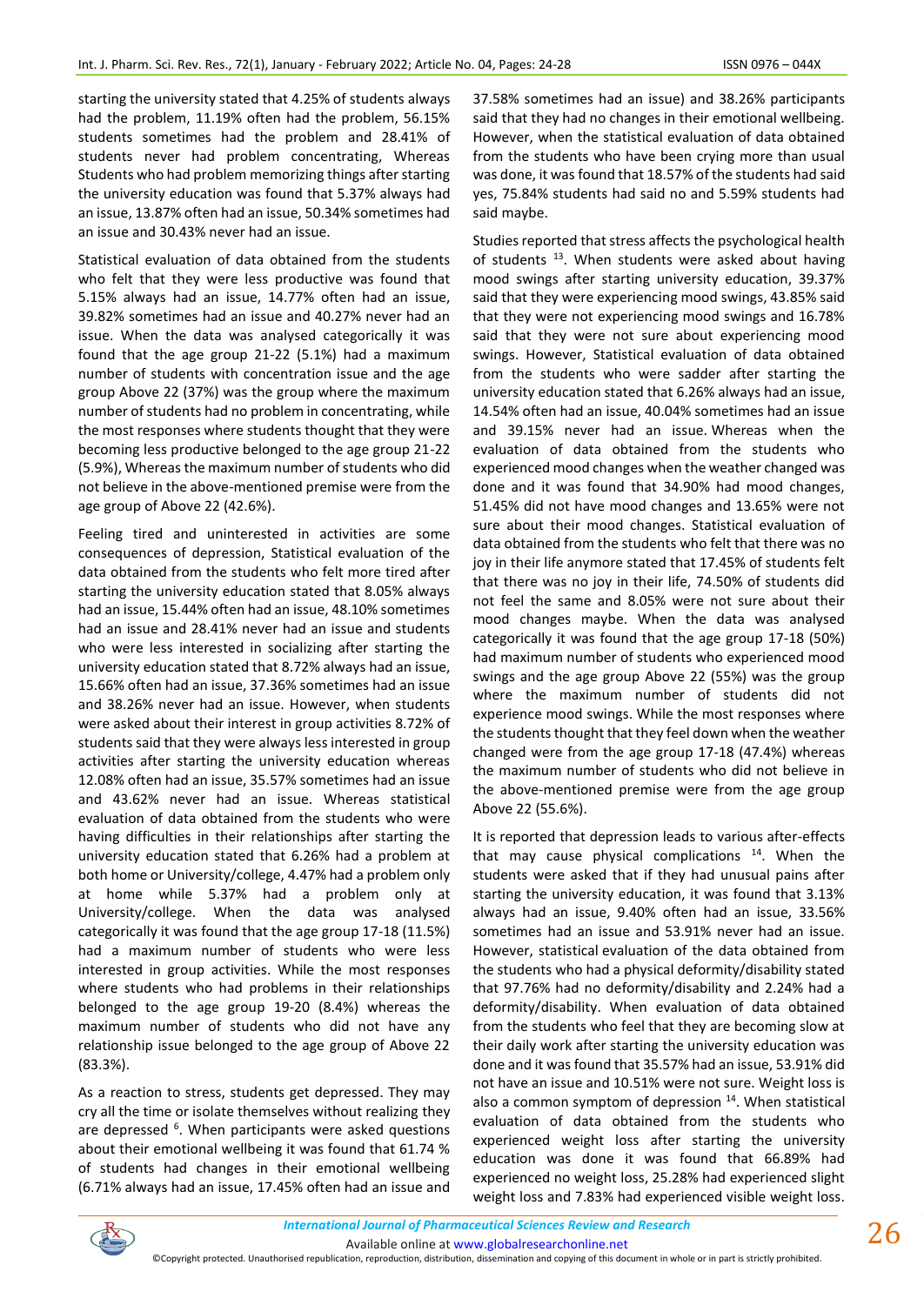When the data was analysed categorically it was found that the age group 21-22 (9.6%) had the maximum number of students who had experienced visible weight loss.

Statistical evaluation of the data obtained from the students who were having a problem trusting people around them stated that 46.76% had a problem trusting people, 39.82% did not have a problem trusting people and 13.42% were not sure. However, evaluation of data obtained from the students who were facing problems with decision making stated that 37.36% had a problem in decision making, 49.22% did not have a problem in decision making and 13.42% were not sure that their ability of decision making had changed.

Disturbance in sleep patterns was found to be one of the consequences of depression <sup>15</sup>. Statistical evaluation of data obtained from the students who were having troubles with their sleep after starting the university education stated that 49.89% had no change in sleep, 20.58% slept more than usual, 29.53% slept less than usual. Statistical evaluation of data obtained from students who did not enjoy eating their food stated that 85.23% did not enjoy eating their food, 11.41% enjoyed eating their food and 3.36% were not sure. When the data was analysed categorically it was found that the age group 21-22 (22.8%) had the maximum number of students who had an increase in their sleep and the age group Above 22 (59.3%) had the maximum number of students had no change in their sleeping pattern.

Suicidal tendency and feeling of failure are some of the major consequences of depression  $14$ . When students were asked that, do they feel that everything that they have done has been a failure, it was found that 19.69% of students thought everything that they have done has been a failure, 70.25% did not feel the same and 10.07% were not sure how they felt. However, Statistical evaluation of data obtained from the students who thought about suicide since starting their university education stated that 9.6% of the students thought about suicide at least once i.e., 1.1% of students always thought about suicide, 1.8% of students thought about suicide more than twice, 1.3% students thought about suicide twice, 5.4% students thought about suicide once. While 90.4% of students never thought about suicide. When the data was analysed categorically it was found that the age group 17-18 was the group most venerable to suicidal thoughts and the age group Above 22 was the least venerable to suicidal thoughts. While the most responses where students thought that they had no future were from the age group 19-20 (17.9%) whereas the maximum number of students who did not believe in the above-mentioned premise were from the age group of Above 22 (79.6%).

## **CONCLUSION**

Being a student is an important phase in a person's life. Especially college life is a vital time span. The vast majority of them are in their late adolescent age, physically getting mature, and psychologically unstable. They are undergoing various types of stress to study, to complete their assignments, to participate in various programs in the college. The stress can also be the result of the imbalance between the environment and demand. As per the study lead by us, the students were confronting issues in retaining things in which they were less interested, were facing socializing and sleep issues. Much of the participants also said they were not enjoying their food. 5% of participants had once thought of suicide. Certain factors like education counselling, parenting should be focused upon among students to decrease the prevalence of depression among youth.

# **REFERENCES**

- **1.** Pandya B, Deshpande R, Karani A. A Study on Impact of Academic Stress on MBA Students of Gujarat Technological University. Journal of Arts, Science & Commerce. 2012; 3(3):80-85.
- **2.** Singh M, Goel NK, Sharma MK, Bakshi RK. Prevalence of Depression, Anxiety and Stress among Students of Punjab University, Chandigarh. Natl J Community Med 2017; Vol 8(11):666-671.
- **3.** Selye H. The Stress of Life. Revised edition, New York, McGraw-Hill, 1976:48.
- **4.** Walter G, Soh N, Norgren Jaconelli S, Lampe L, Malhi G, Hunt G. Medical students' subjective ratings of stress levels and awareness of student support services about mental health. Postgraduate Medical Journal. 2013; 89(1052): 311-315.
- **5.** Buchanan J. Prevention of Depression in the College Student Population: A Review of the Literature, Archives of Psychiatric Nursing. 2012;26(1):21-42.
- **6.** Reavley N, Jorm A. Prevention and early intervention to improve mental health in higher education students: a review. Early Intervention in Psychiatry. 2010;4(2):132-142.
- **7.** Castaldelli-Maia J, Martins S, Bhugra D, Machado M, Andrade A, Alexandrino-Silva C et al. Does ragging play a role in medical student depression — Cause or effect? Journal of Affective Disorders. 2012;139(3):291-297.
- **8.** Marcus M, Yasamy MT, van Ommeren M, Chisholm D, Saxena S. Depression, A Global Public Health Concern. World Health Organization, Geneva. 2017:6-8
- **9.** Acharya Pandey R, Chalise H. Self-Esteem and Academic Stress among Nursing Students, Kathmandu University Medical Journal. 2015;13(4):298-302.



Available online a[t www.globalresearchonline.net](http://www.globalresearchonline.net/)